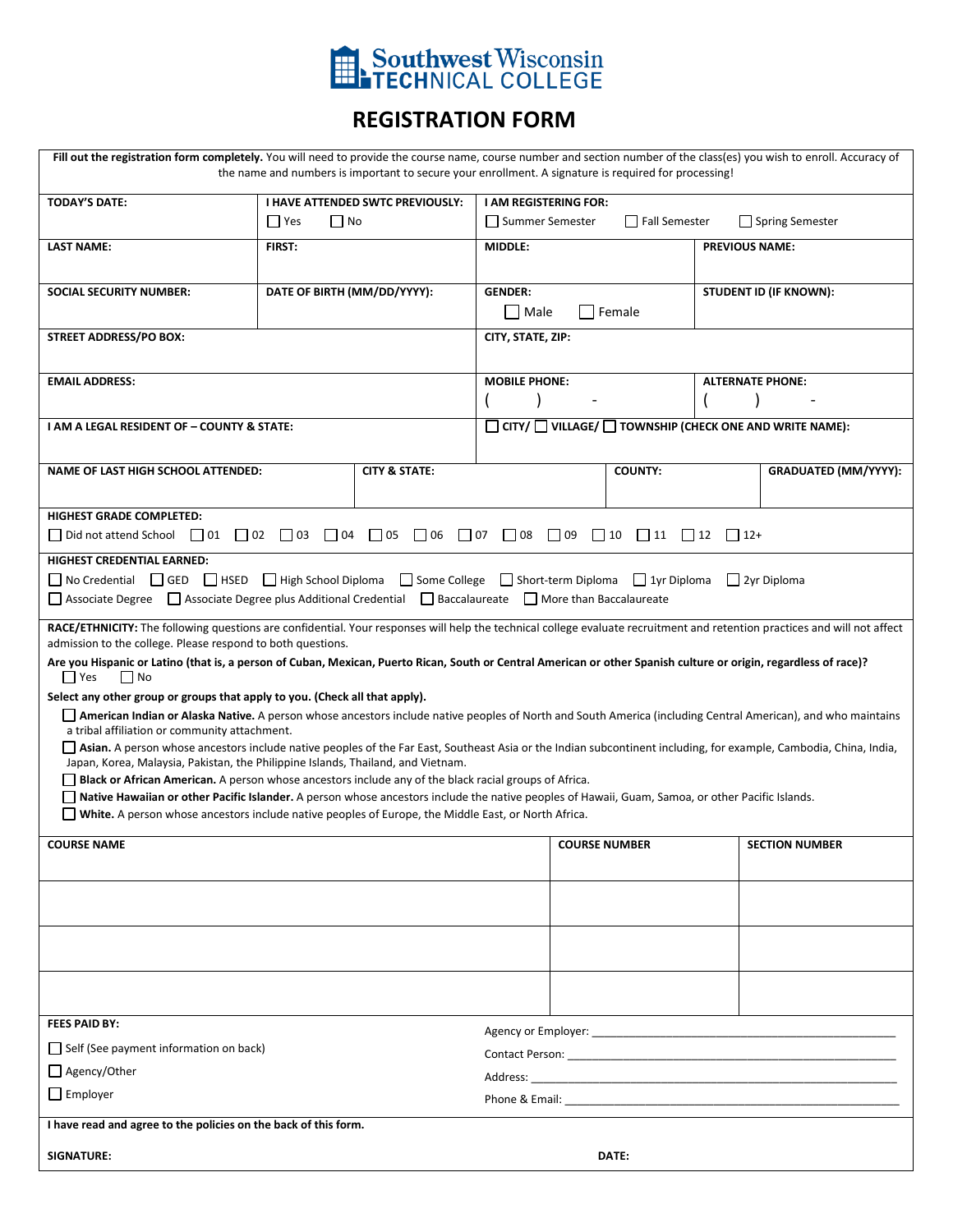## **PLEASE READ CAREFULLY:**

Enrollment in classes is on a first-come, first-serve basis. This means that students hold a spot in class only when the paperwork has been received and processed, and there are available seats in the course. Once you have been registered for the course, you will receive an email confirmation at the address provided on your registration form and at your Southwest Tech email address. You can also verify enrollment by contacting the Records Office at 608-822-2634 or by accessing your MySWTC account. Instructions for accessing SWTC email and MySWTC can be found at [https://portal.swtc.edu/student/login.asp.](https://portal.swtc.edu/student/login.asp) You will be contacted via email with any changes to your enrollment.

Your tuition statement will be sent to you via e-mail only. Payment in full is due prior to the start of the term. Following are payment options:

- 1) Pay online at MySWTC. ACH, MC,VISA or Discover are accepted.
- 2) Payment via phone by calling 608-822-2660.
- 3) Pay in person at the Business Office during normal business hours. Please call to verify.
- 4) Pay by mail with a check or money order mailed to: Southwest Tech; Attn: Business Office; 1800 Bronson Blvd; Fennimore, WI 53809.

If billing to an agency or business, write in the name of the agency/business, the name of the contact person, address, phone and email. We cannot bill an agency or business without written authorization from that agency/business. Attach the authorization to this registration form.

**DISCLOSING YOUR SOCIAL SECURITY NUMBER:** Internal Revenue Service (IRS) Code 1.6050S requires Southwest Tech to request your social security number (SSN), or your individual tax identification number (ITIN) for the issuance of Form 1098-T, Tuition Payment Statement. For each calendar year, the 1098-T is used to report qualified tuition and fees to both students and the IRS. Failure to furnish a SSN for your 1098-T, according to Section 6723 of the IRC, may result in fines, but it will not prevent admission to the college.

**WISCONSIN RESIDENTS AGE 60 AND OVER:** In accordance with the provisions of 1999 Wisconsin Act 154, students age 60 and older may be exempt from some fees for certain courses. If you are a Wisconsin resident age 60 or older, not taking classes for college credit to be used toward a degree, and would like more information about this option, please contact the Business Office at 608.822.2660.

**REFUND POLICY:** Southwest Tech's tuition and fee refund policy is in accord with Wisconsin Technical College System and District Board policy guidelines. As a general rule, students are responsible for requesting any refund of tuition and/or fees paid to Southwest Tech. Refunds under \$5 will not be processed.

Adding or withdrawing from a course requires timely submission of appropriate paperwork to Student Services. Students can officially withdraw from a course upon notifying Student Services in writing or in person. The date of notification of withdrawal, not the last date of class attendance, is the official withdrawal date, which is used to determine the amount of a student's refund. Non-attendance does not reduce fees owed. Further, officially withdrawing from a course or courses does not eliminate a student's responsibility for any outstanding financial obligation to the College. (Students who entirely withdraw from school are encouraged to contact their Success Coach for an exit interview.)

Refunds before First Class Meeting. If Southwest Tech cancels a course, students can apply for a complete refund of tuition paid. Students who drop a course before the first class meeting will receive a full refund of tuition paid. When one class is dropped and another added during the first seven calendar days of the term, the tuition payment is transferred from the dropped course to the added one.

Refunds after the First Class Meeting: Once a term begins, the refund amount for a course is based on the official withdrawal date relative to the number of days the class has met. (The refund period begins the first day a course meets, not the first day a student attends it.) The applicable schedule is as follows:

| <b>Official Course Withdrawal</b>    | <b>Fee Refunded</b> |
|--------------------------------------|---------------------|
| Before 11% of the class meetings     | 80%                 |
| Between 11-20% of the class meetings | 60%                 |
| After 21% of the class meetings      | 0%                  |

**NOTICE TO APPLICANT:** It is the District policy to maintain fair and impartial relations with employees and applicants for employment, and students and student applicants in any service, program, activity, course, or use of facilities on the basis of sex, age, race, color, creed, religion, national origin, disability, ancestry, political affiliation, marital status, pregnancy, sexual orientation, parental status, arrest record, conviction record, genetic testing, and the use and non-use of lawful products off the premises during nonworking hours, and membership in National Guard, State Defense Force, or other military forces of the United States. Lack of English reading/speaking skills, will not be a barrier to admission and participation in district programs.

It is the policy of Southwest Tech to not discriminate on the basis of disability in the admission or access to or treatment in its programs or activities. Students with disabilities who need accommodations should contact:

Support Services Specialist Southwest Wisconsin Technical College 1-800-362-3322, Ext. 2631 or TTY/TDD 608-822-2072 Email: [disabilityservices@swtc.edu](mailto:disabilityservices@swtc.edu)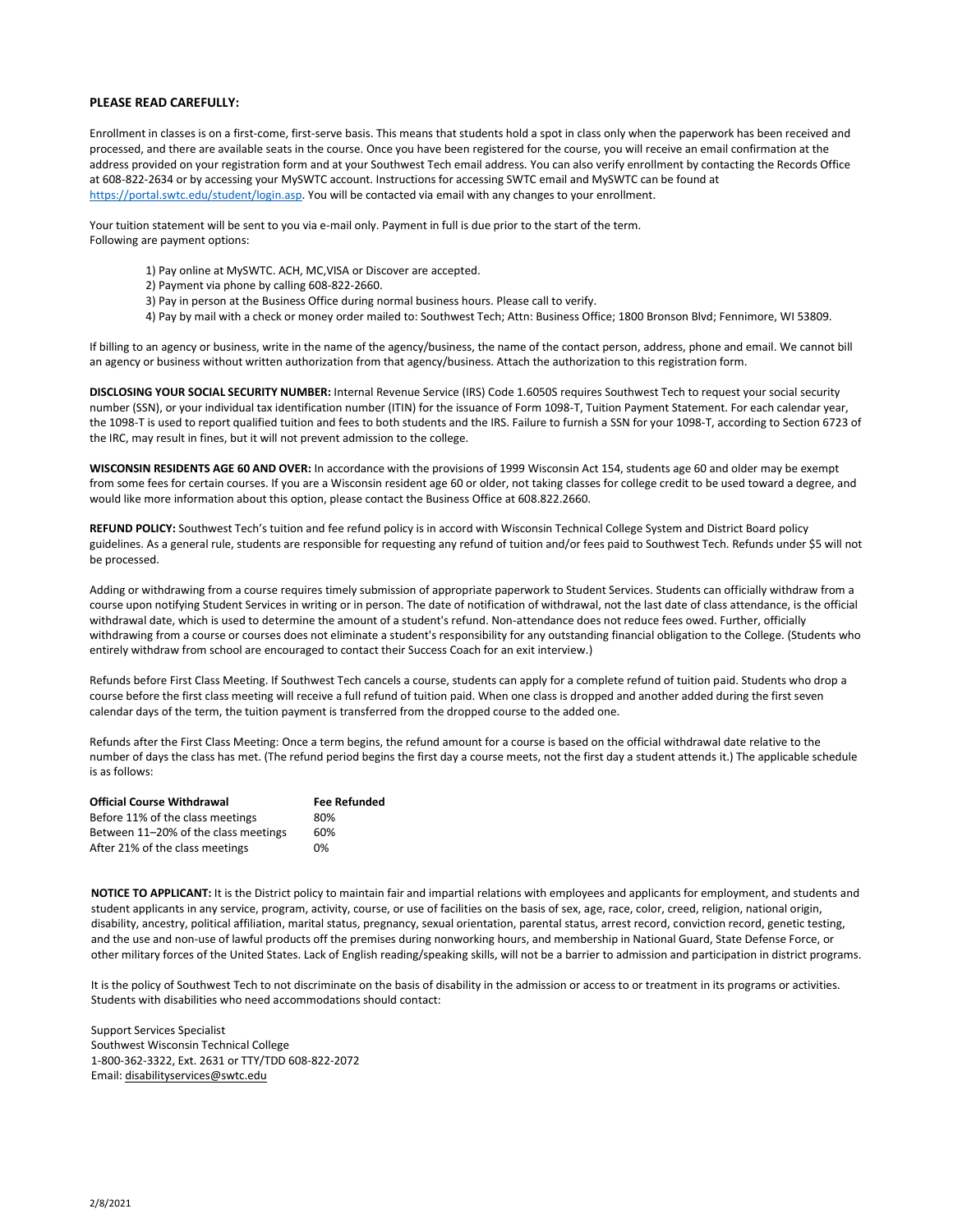

The following information is being collected by this college in conjunction with state mandates on client reporting. This means that we are required by the State to collect and report this information to them. This information is strictly confidential and does not affect any aspect of a student's college experience. Please check which best fits you at the time of your enrollment in our college:

| NAME:                 |                                                                                                                         |                             |                |                                                                                                                       |                          |                        | <b>SOCIAL SECURITY #:</b> |                                                            |                                                                                                                                                                                                                                 |                                                                                                                                                                                                                                                                                                                                                                                                                                                                                                                                                                                                                                                                                          |  |
|-----------------------|-------------------------------------------------------------------------------------------------------------------------|-----------------------------|----------------|-----------------------------------------------------------------------------------------------------------------------|--------------------------|------------------------|---------------------------|------------------------------------------------------------|---------------------------------------------------------------------------------------------------------------------------------------------------------------------------------------------------------------------------------|------------------------------------------------------------------------------------------------------------------------------------------------------------------------------------------------------------------------------------------------------------------------------------------------------------------------------------------------------------------------------------------------------------------------------------------------------------------------------------------------------------------------------------------------------------------------------------------------------------------------------------------------------------------------------------------|--|
| <b>DATE OF BIRTH:</b> |                                                                                                                         |                             |                |                                                                                                                       |                          | <b>STUDENT ID:</b>     |                           |                                                            |                                                                                                                                                                                                                                 |                                                                                                                                                                                                                                                                                                                                                                                                                                                                                                                                                                                                                                                                                          |  |
| 1.                    | WORK STATUS AT ENROLLMENT (Employed means working for compensation - it does not include volunteer activities)          |                             |                |                                                                                                                       |                          |                        |                           |                                                            |                                                                                                                                                                                                                                 |                                                                                                                                                                                                                                                                                                                                                                                                                                                                                                                                                                                                                                                                                          |  |
|                       | Employed, full-time.<br>Employed, part-time.                                                                            |                             |                | Unemployed, seeking employment (excluding dislocated workers).<br>Not in labor market (excluding dislocated workers). |                          |                        |                           |                                                            | Underemployed - Employed full-time or part-time but the job duties are materially below his/her qualifications.<br>entitlement to unemployment compensation, and is unlikely to return to his/her pervious industry/occupation. | Dislocated Worker - Been terminated or laid off or received notification of termination or layoff, and is eligible or has exhausted                                                                                                                                                                                                                                                                                                                                                                                                                                                                                                                                                      |  |
| 2.                    | $\Box$ Yes                                                                                                              | No                          |                |                                                                                                                       |                          |                        |                           |                                                            |                                                                                                                                                                                                                                 | DISPLACED HOMEMAKER (Have worked at home without pay to care for the family, are no longer supported by a relative's income or<br>whose youngest dependent child will become ineligible for TANF assistance within two years, and are unemployed or underemployed.)                                                                                                                                                                                                                                                                                                                                                                                                                      |  |
|                       |                                                                                                                         |                             |                |                                                                                                                       |                          |                        |                           |                                                            |                                                                                                                                                                                                                                 |                                                                                                                                                                                                                                                                                                                                                                                                                                                                                                                                                                                                                                                                                          |  |
| 3.                    |                                                                                                                         |                             |                |                                                                                                                       |                          |                        |                           |                                                            |                                                                                                                                                                                                                                 | SINGLE PARENT (Unmarried or legally separated and have custody or joint custody of one or more minor children or who are pregnant)                                                                                                                                                                                                                                                                                                                                                                                                                                                                                                                                                       |  |
|                       | $\Box$ Yes                                                                                                              | $\overline{\phantom{a}}$ No |                |                                                                                                                       |                          |                        |                           |                                                            |                                                                                                                                                                                                                                 |                                                                                                                                                                                                                                                                                                                                                                                                                                                                                                                                                                                                                                                                                          |  |
| 4.                    | family size, check YES.)                                                                                                |                             |                |                                                                                                                       |                          |                        |                           |                                                            |                                                                                                                                                                                                                                 | <b>ECONOMICALLY DISADVANTAGED</b> (Any individual or member of a family who received TANF, food stamps or whose income is at or<br>below the poverty level as defined by the Dept. of Commerce. If your family income is at or below the amount listed under your                                                                                                                                                                                                                                                                                                                                                                                                                        |  |
|                       | Family Size:                                                                                                            | 1                           | $\overline{2}$ | 3                                                                                                                     | $\overline{4}$           | 5                      | 6                         | $\overline{7}$                                             | $8*$                                                                                                                                                                                                                            |                                                                                                                                                                                                                                                                                                                                                                                                                                                                                                                                                                                                                                                                                          |  |
|                       | Income:                                                                                                                 | \$13,590                    | \$18,310       | \$23,030<br>(*Add \$4,720 for each additional family member.)                                                         | \$27,750                 | \$32,470               | \$37,190                  | \$41,910                                                   | \$46,630                                                                                                                                                                                                                        |                                                                                                                                                                                                                                                                                                                                                                                                                                                                                                                                                                                                                                                                                          |  |
|                       | $\Box$ Yes                                                                                                              | No                          |                |                                                                                                                       |                          |                        |                           |                                                            |                                                                                                                                                                                                                                 |                                                                                                                                                                                                                                                                                                                                                                                                                                                                                                                                                                                                                                                                                          |  |
| 5.                    | PERSON WITH DISABILITY Needing an accommodation? (Please complete the Accommodation Request form online.)<br>$\Box$ Yes | No                          |                |                                                                                                                       |                          |                        |                           |                                                            |                                                                                                                                                                                                                                 |                                                                                                                                                                                                                                                                                                                                                                                                                                                                                                                                                                                                                                                                                          |  |
| 6.                    | <b>HIGHEST DEGREE EARNED BY A PARENT</b>                                                                                |                             |                |                                                                                                                       |                          |                        |                           |                                                            |                                                                                                                                                                                                                                 |                                                                                                                                                                                                                                                                                                                                                                                                                                                                                                                                                                                                                                                                                          |  |
|                       | None                                                                                                                    |                             |                | Associate Degree/Technical Diploma/Technical Certificate<br>Master's Degree/Doctorate Degree (More than 4 Years)      |                          |                        |                           | High School Diploma/HSED/GED<br>Bachelor's Degree (4 Year) |                                                                                                                                                                                                                                 |                                                                                                                                                                                                                                                                                                                                                                                                                                                                                                                                                                                                                                                                                          |  |
| 7.                    | <b>MARITAL STATUS</b>                                                                                                   |                             |                |                                                                                                                       |                          |                        |                           |                                                            |                                                                                                                                                                                                                                 |                                                                                                                                                                                                                                                                                                                                                                                                                                                                                                                                                                                                                                                                                          |  |
|                       | Common-Law<br>Divorced                                                                                                  |                             |                | Married                                                                                                               | <b>Head of Household</b> |                        | Separated<br>Single       |                                                            | Widowed                                                                                                                                                                                                                         |                                                                                                                                                                                                                                                                                                                                                                                                                                                                                                                                                                                                                                                                                          |  |
|                       |                                                                                                                         |                             |                |                                                                                                                       |                          | <b>CONFIDENTIALITY</b> |                           |                                                            |                                                                                                                                                                                                                                 |                                                                                                                                                                                                                                                                                                                                                                                                                                                                                                                                                                                                                                                                                          |  |
|                       | eligible for state and federal funding.                                                                                 |                             |                |                                                                                                                       |                          |                        |                           |                                                            |                                                                                                                                                                                                                                 | Information collected via this system will NOT be released in any form, which allows for identification of specific clients except to statutorily authorize agencies.<br>This determination is to be made by the state office's public records officer. The Wisconsin Technical College System Board is required to collect demographic data<br>on individuals who receive services, including course offerings, from the Wisconsin Technical College districts. This information is necessary to meet accountability<br>requirements, conduct oversight and regulatory analysis, produce reports detailing who received services from Technical College districts and to continue to be |  |
|                       | and/or increased funding.                                                                                               |                             |                |                                                                                                                       |                          |                        |                           |                                                            |                                                                                                                                                                                                                                 | Data identifying the need for special services (e.g., handicapped, disadvantaged, single parents) must be collected and reported for all individuals who are eligible<br>for services. The information collected via this system creates a database to measure need, account for expenditure of funds and justify requests for continued                                                                                                                                                                                                                                                                                                                                                 |  |
|                       |                                                                                                                         |                             |                |                                                                                                                       |                          |                        |                           |                                                            |                                                                                                                                                                                                                                 |                                                                                                                                                                                                                                                                                                                                                                                                                                                                                                                                                                                                                                                                                          |  |